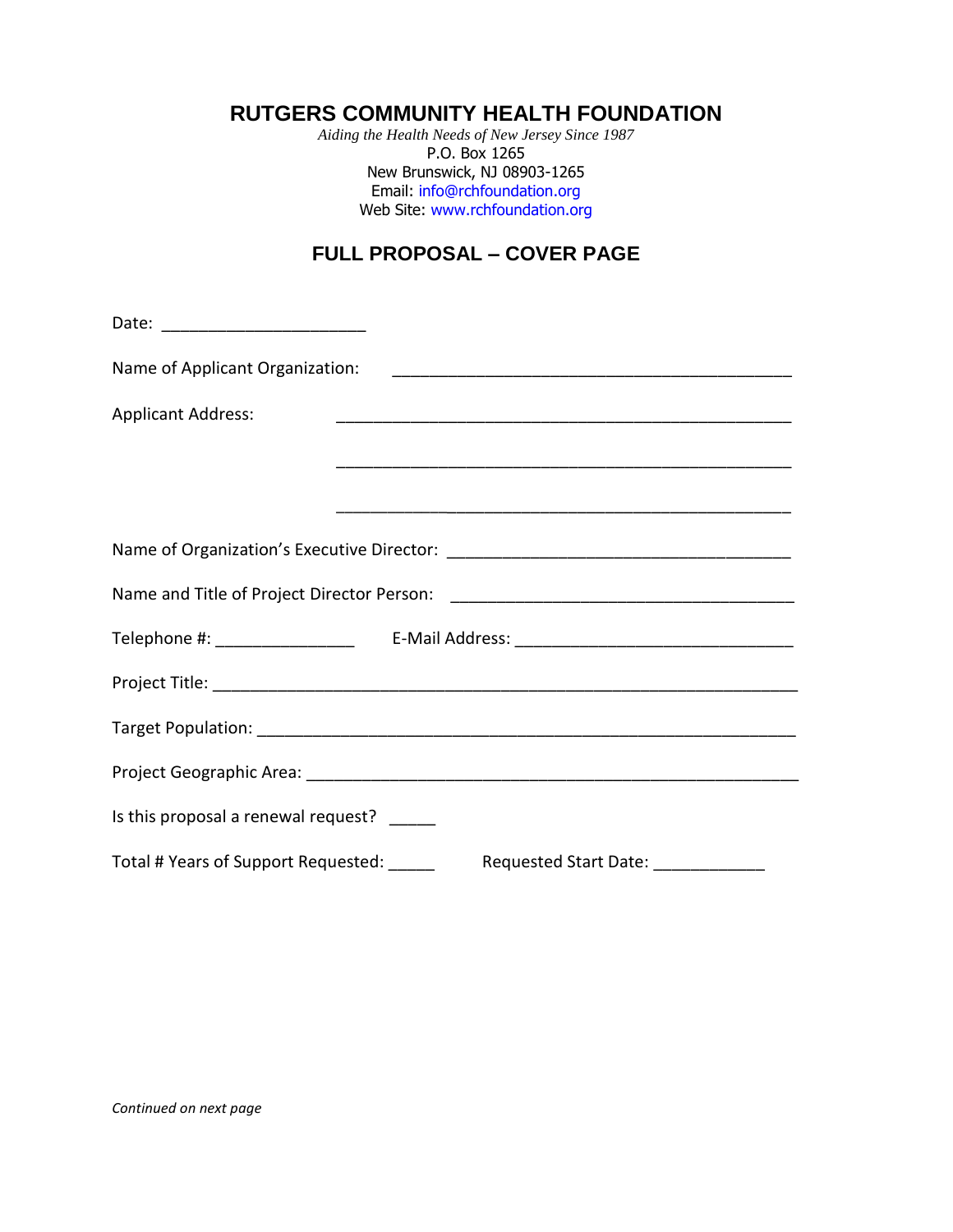# **RUTGERS COMMUNITY HEALTH FOUNDATION**

# **FULL PROPOSAL – COVER PAGE**

*Page 2*

#### **Proposed Budget**:

| <b>Project Year</b> | Request of RCHF (\$) | Total Budget (\$) |
|---------------------|----------------------|-------------------|
| Current request     |                      |                   |
| Total projected*    |                      |                   |

\*Complete if renewal requests are anticipated

## **Prior Support from RCHF** (list three most recent grants):

| <b>Grant Dates</b> | <b>Project Title</b> | RCHF Award (\$) |
|--------------------|----------------------|-----------------|
|                    |                      |                 |
|                    |                      |                 |
|                    |                      |                 |

# **Purpose of Proposed Project** (one sentence)

Insert purpose statement in this box.

### **Brief Summary of Proposed Project** (150 words maximum):

Insert summary in this box.

Revised: January 2010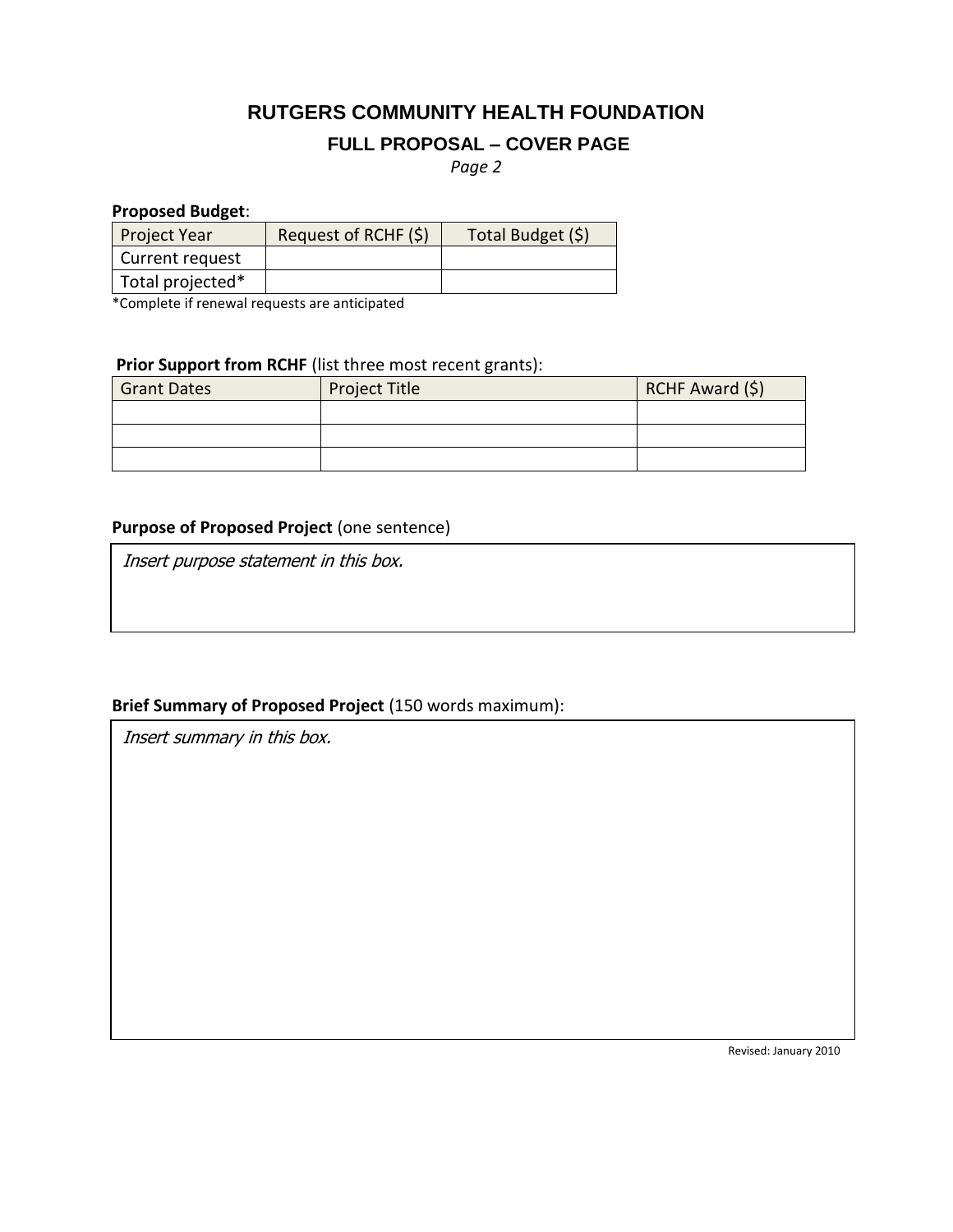# **RUTGERS COMMUNITY HEALTH FOUNDATION**

*Aiding the Health Needs of NJ Since 1987* P.O. Box 1265 New Brunswick, NJ 08903-1265 Email[: info@rchfoundation.org](mailto:info@rchfoundation.org) Web Site: [www.rchfoundation.org](http://www.rchfoundation.org/)

# **FULL PROPOSAL INSTRUCTIONS**

Only full grant proposals that have been invited by the Rutgers Community Health Foundation (RCHF) will be accepted. Selected proposals are invited only after review of letters of intent. A full description of RCHF's funding priorities and letter of intent submission guidelines are available at the Foundation's web site ([www.rchfoundation.org\)](http://www.rchfoundation.org/).

#### **FULL PROPOSAL INSTRUCTIONS**

Invited full proposals should follow the outline and provide all of the requested information specified below and it should not exceed the specified page limits. Applications should be submitted electronically (to [info@rchfoundation.org\)](mailto:info@rchfoundation.org).

**I. Proposal Cover Sheet.** Complete all required fields in the coversheet template available from RCHF.

**II. Proposal Narrative** (10 page maximum, double-spaced, minimum 11-point type)

#### **A. Background**

A brief description of the history and mission of your organization, major current programs, and recent accomplishments.

#### **B. Proposed Project**

- 1. Project title
- 2. Purpose of the project
- 3. Evidence of the need or problem to be addressed
- 4. Population to be served (demographic and geographic)
- 5. Program or intervention description
- 6. Partner and subcontracting organizations on which the success of the project depends
- 7. Key project staff and their qualifications
- 8. Project timeline
- 9. Plan for achieving sustainability following RCHF support